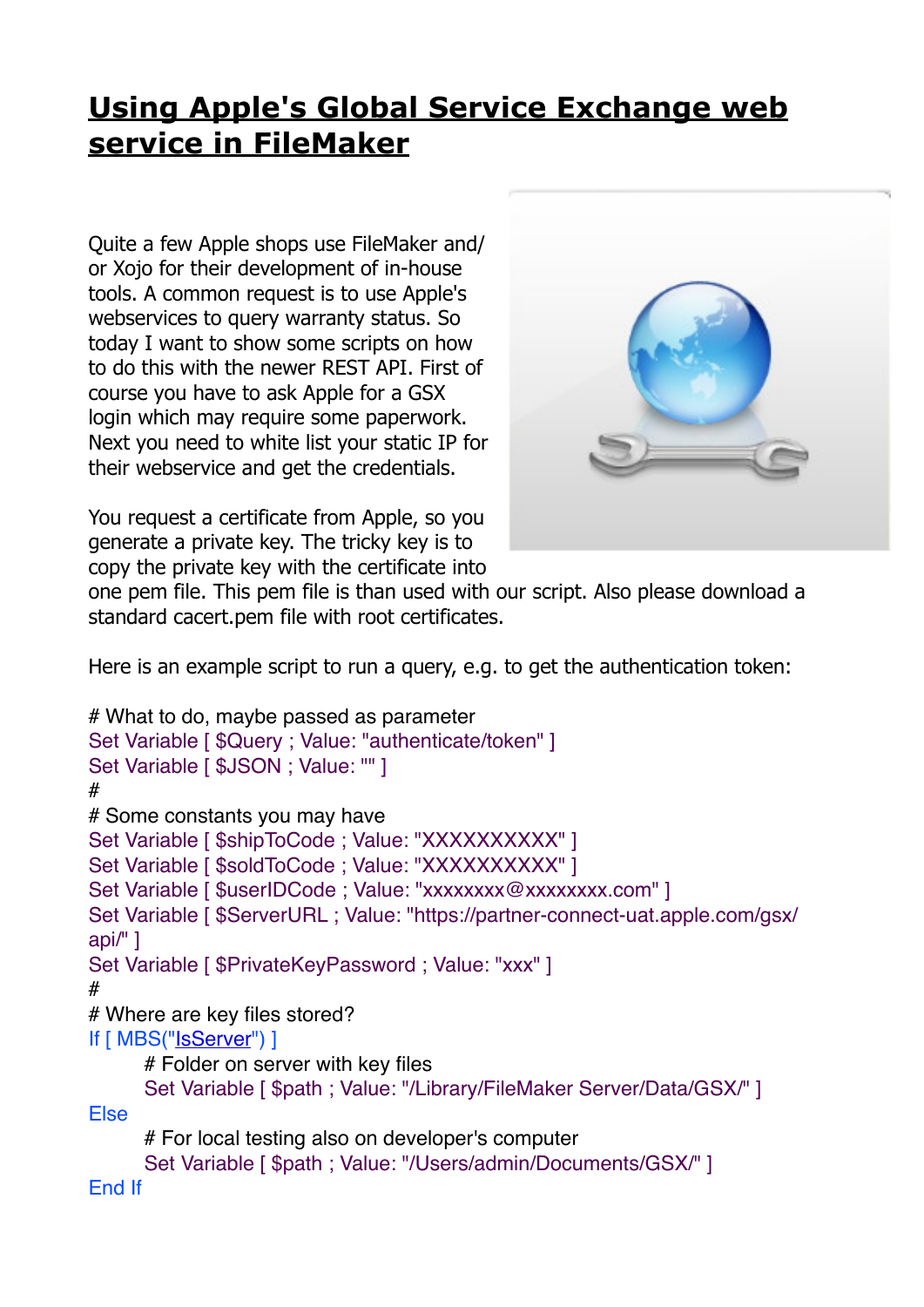```
#
# Query
"CURL.New") ]
#
# ----------------------------------------------------------------------------------------
# Build final URL from Server and whatever query you need
Set Variable [ $r ; Value: MBS("CURL.SetOptionURL";$curl; $ServerURL & 
$Query) ]
#
# We pass PEM file with private key and certificate together
"CURL.SetOptionSSLCertType"; $curl; "PEM") ]
Set Variable [ r"CURL.SetOptionKeyPassword"; $curl;
$PrivateKeyPassword) ]
Set Variable [ $r ; Value: MBS("CURL.SetOptionSSLCert"; $curl; $pfad & 
"cert.pem") ]
# The usual CURL cacert.pem with valid root certificates
"CURL.SetOptionCAINFO"; $curl; $pfad &
"cacert.pem") ]
# We want TLS 1.2
"CURL.SetOptionSSLVersion"; $curl; 6) ]
# Wait maximum 10 seconds for answers
Set Variable [ r : Value"CURL.SetOptionTimeOut"; $curl; 10) ]
# Headers include shop ID, language and JSON as content type
Set Variable [ r : Value"CURL.SetOptionHTTPHeader"; $curl; "X-Apple-
SoldTo: " & $soldToCode; "X-Apple-ShipTo: " & $shipToCode; "X-Operator-User-
ID: " & $userIDCode; "Accept-Language: en_US"; "Content-Type: application/
json"; "Accept: application/json") ]
# For POST, you can add JSON here
If [ Length ( $JSON ) > 0 ]
     "CURL.SetOptionPostFields"; $curl; $JSON;
"UTF-8") ]
End If
# Run Transfer
Set Variable [ \frac{1}{2}r ; Value: MBS("CURL. Perform"; $curl) ]
# Check results.
"CURL.GetResponseCode"; $curl ) ]
"CURL.GetResultAsText"; $curl; "UTF8") ]
CURL.GetDebugAsText"; $curl; "UTF8") ]
#
If \lceil $r = "OK" and $httpResponse = 200 ]
     # OK
Else
     # Handle error
End If
Set Variable [ \frac{1}{2}r ; Value: MBS("CURL. Cleanup"; $curl) ]
```